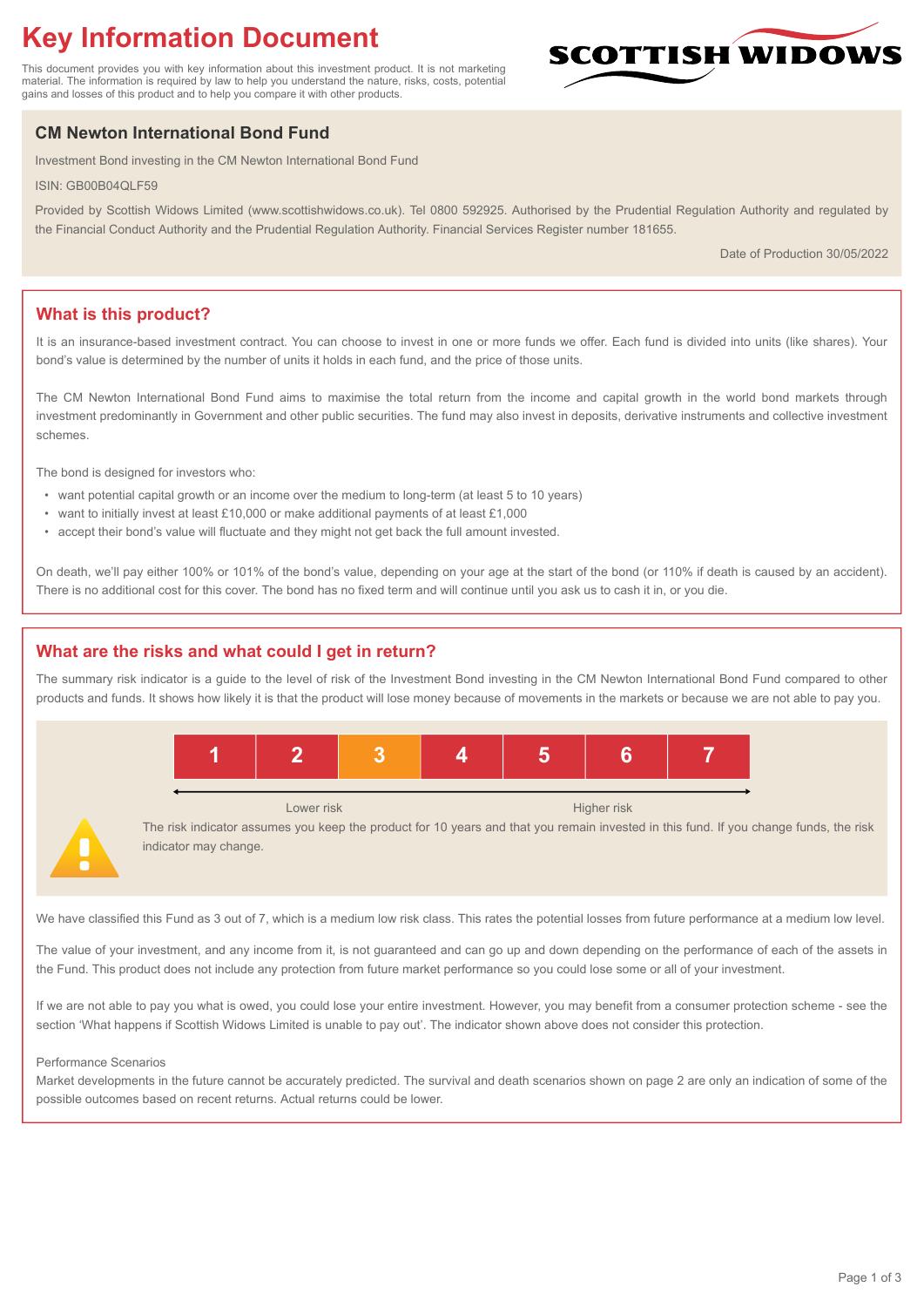

#### **What are the risks and what could I get in return? (continued)**

This table shows the money you could get back over the next 10 years, under different scenarios, assuming that you invest £10,000. The figures below assume no withdrawals are taken and do not allow for any Large Fund Bonus which may apply. The scenarios shown illustrate how your investment could perform. You can compare them with the scenarios of other products. The scenarios presented are an estimate of future performance based on evidence from the past on how the value of this investment varies, and are not an exact indicator. What you get will vary depending on how the market performs and how long you keep the investment. The stress scenario shows what you might get back in extreme market circumstances, and it does not take into account the situation where we are not able to pay you. The death scenario assumes investments perform in line with the moderate scenario.

The figures shown include all the costs of the product itself, but may not include all the costs that you pay to your adviser. The figures do not take into account your personal tax situation, which may also affect how much you get back. Before deciding to invest, you should read the Additional Information Document for more information on the risks and what you might get back. See page 2 for information on how the performance scenarios are calculated.

| <b>Investment £10,000</b> |                                                    |            |          |                                             |  |  |
|---------------------------|----------------------------------------------------|------------|----------|---------------------------------------------|--|--|
|                           | 1 year                                             |            | 5 years  | 10 years<br>(Recommended<br>holding period) |  |  |
| <b>Survival Scenarios</b> |                                                    |            |          |                                             |  |  |
| <b>Stress scenario</b>    | What you might get back after costs                | £6,523     | £6,555   | £5,426                                      |  |  |
|                           | $-34.77\%$<br>Average return each year             |            | $-8.10%$ | $-5.93%$                                    |  |  |
| Unfavourable scenario     | What you might get back after costs<br>£8,889      |            | £7,562   | £6,592                                      |  |  |
|                           | Average return each year                           | $-11.11\%$ | $-5.44%$ | $-4.08%$                                    |  |  |
| Moderate scenario         | What you might get back after costs                | £9,871     | £9,558   | £9.181                                      |  |  |
|                           | Average return each year                           | $-1.29%$   | $-0.90%$ | $-0.85%$                                    |  |  |
| Favourable scenario       | What you might get back after costs                | £10,958    | £12,078  | £12,782                                     |  |  |
|                           | 9.58%<br>Average return each year                  |            | 3.85%    | 2.49%                                       |  |  |
| <b>Death scenarios</b>    |                                                    |            |          |                                             |  |  |
| Insured event             | What your beneficiaries might get back after costs | £9,970     | £9.654   | £9,273                                      |  |  |

#### **What happens if Scottish Widows is unable to pay out?**

Your Plan is fully covered by the Financial Services Compensation Scheme. More information about compensation arrangements is available from the Financial Services Compensation Scheme, who can be contacted on 0800 678 1100 or 0207 741 4100 or via their website at www.fscs.org.uk

# **What are the costs?**

The Reduction in Yield (RIY) shows what impact the total costs you pay will have on the investment return you might get. The total costs take into account one-off, ongoing and incidental costs. The amounts shown here are the cumulative costs of the product itself, for three different holding periods. The monetary figures shown assume you invest £10,000 and investments perform in line with the moderate scenario. The figures are estimates and may change in the future. The person selling you or advising you about this product may charge you other costs. If so, this person will provide you with information about these costs, and show you the impact that all costs will have on your investment over time.

| <b>Investment £10,000</b>       |                             |                              |                            |  |  |  |
|---------------------------------|-----------------------------|------------------------------|----------------------------|--|--|--|
| <b>Scenarios</b>                | If you cash in after 1 year | If you cash in after 5 years | If you cash in at 10 years |  |  |  |
| Total costs                     | £208                        | £805                         | £1,474                     |  |  |  |
| Impact on return (RIY) per year | 2.10%                       | 1.71%                        | 1.66%                      |  |  |  |